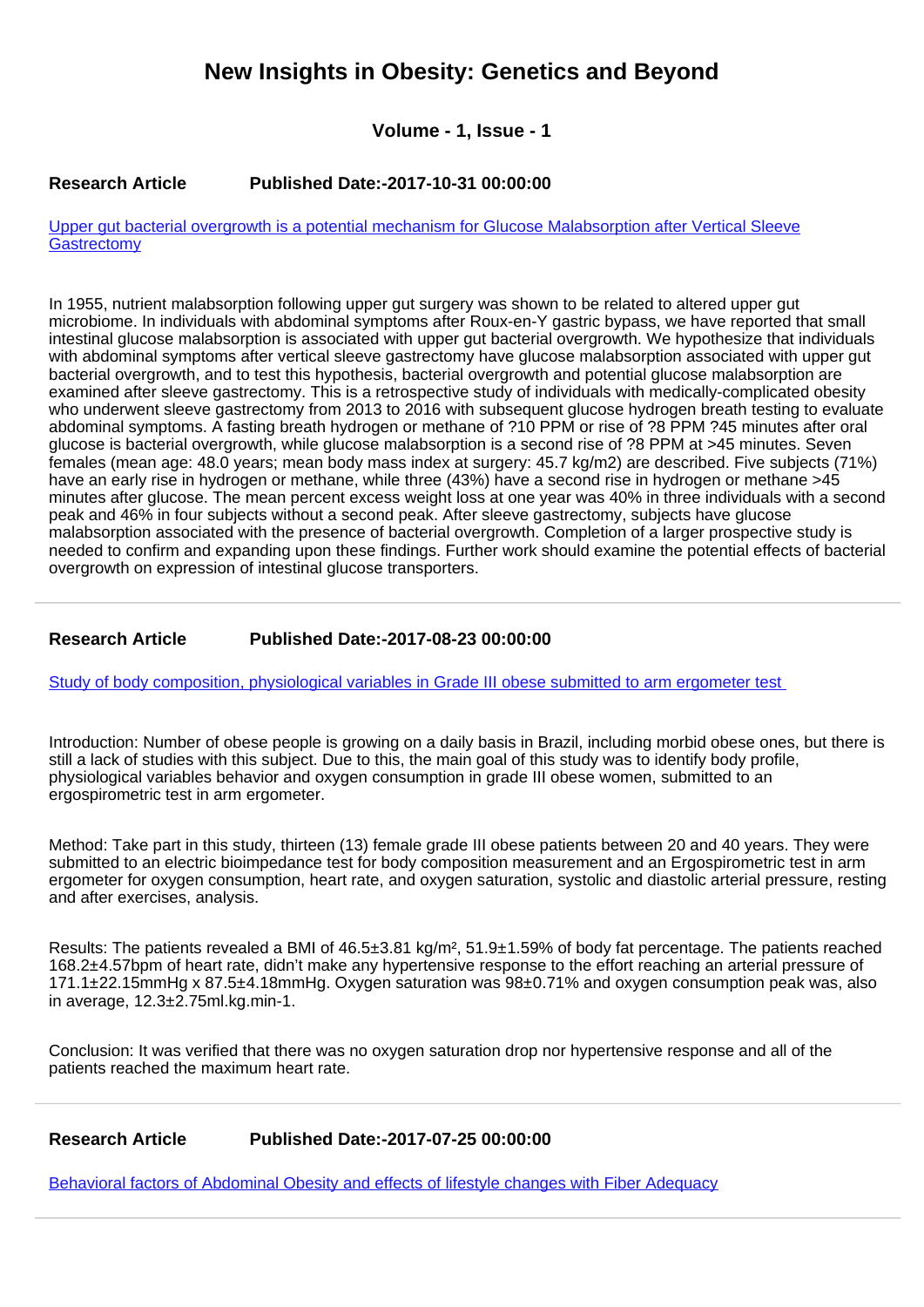The etiology of abdominal obesity is multifactorial and has environmental factors as its most expressive risk factors. This study cross-sectional analyzed the association of abdominal fatness with physical inactivity and food inadequacy of 1,557 subjects, both genders, over 35yrs. old, enrolled in an ongoing epidemiological study. Waist circumference (WC) was the primary variable and demographic, social-economic, anthropometric and dietary intake data, were the co-variables. NCEP-ATP III, WHO, IPAQ-long (version 8) and Healthy Eating Index were used for functional definition of variables. Furthermore, longitudinal data from 50 subjects in an exercise protocol for 10 week receiving either regular diet (G1, n=22) or 30g fiber adequacy (G2; =28), were analyzed. The performed statistical analyses used software SAS for Windows, version 9.1 with p=0.05. In a predominantly female sample (74%), 76% aging 35-60yrs, 64% completed elementary school, 73% were living in a low income household, 77.5% overweight. The 62.5% presenting altered WC values were predominantly older, presented higher body fatness, and were consuming low variety-poor quality diet rich in fat (mainly saturated) and lower in fruit. WC correlated negatively with fruit intake and aerobic capacity (VO2max) but only carbohydrate (positive) and fruit intake (negative) were considered independent risk factors for abdominal obesity. In the longitudinal study, both G1 and G2 groups were similar at baseline and G1 maintained the anthropometry values throughout the experiment. Conversely, G2 decreased total body (4%) and WC (7%) fatness, reducing severe obesity by 16%, minimally affecting overweight and eutrophic rates. G2 presented 211% increase in fiber intake and 150% increase in plasma beta-carotene (colorful-fiber marker). Thus, in conclusion, recommended dietary fiber intake (increased fruit and low CHO intake) and physical activity would be the recommended changes against abdominal obesity and, by associating both physical exercises and dietary fiber there was indeed a decrease in abdominal fatness and obesity, predominantly at its higher grade.

### **Short Communication Published Date:-2017-06-20 00:00:00**

[The interaction between photonic technology and physical exercise: The action of low-level laser therapy](https://www.obesitygenejournal.com/articles/niogb-aid1003.pdf)

Introduction: Obesity is a global-level epidemic. Together with this disease, called chronic subclinical inflammatory disease, many other diseases, known as comorbidities, arise.

Objective: To show that the association between low-level laser therapy and physical exercise is supported, by experimental and clinical studies, being an instrument that maximizes the treatment of obesity as well as its comorbidities.

Conclusion: This manuscript brings a compendium of accomplished work by our group that allows understand the mechanism base of interaction between the photonic technology and the physical exercise, allowing to potentiate the treatment of the obesity.

**Short Communication Published Date:-2017-05-23 00:00:00**

[Cardiac Autonomic Modulation in children and Preadolescents obese](https://www.obesitygenejournal.com/articles/niogb-aid1002.pdf)

Alterations in cardiac autonomic modulation of children and obese preadolescents have attracted the attention of researchers around the world. These alterations cause disorders in the cardiac autonomic control and can interfere in cardiac output and in the homeostatic actions that depends on the cardiovascular system action.

#### **Case Report Published Date:-2017-02-09 00:00:00**

[Hypoglycemia by Ginseng in type 2 Diabetic Patient: Case Report](https://www.obesitygenejournal.com/articles/niogb-aid1001.pdf)